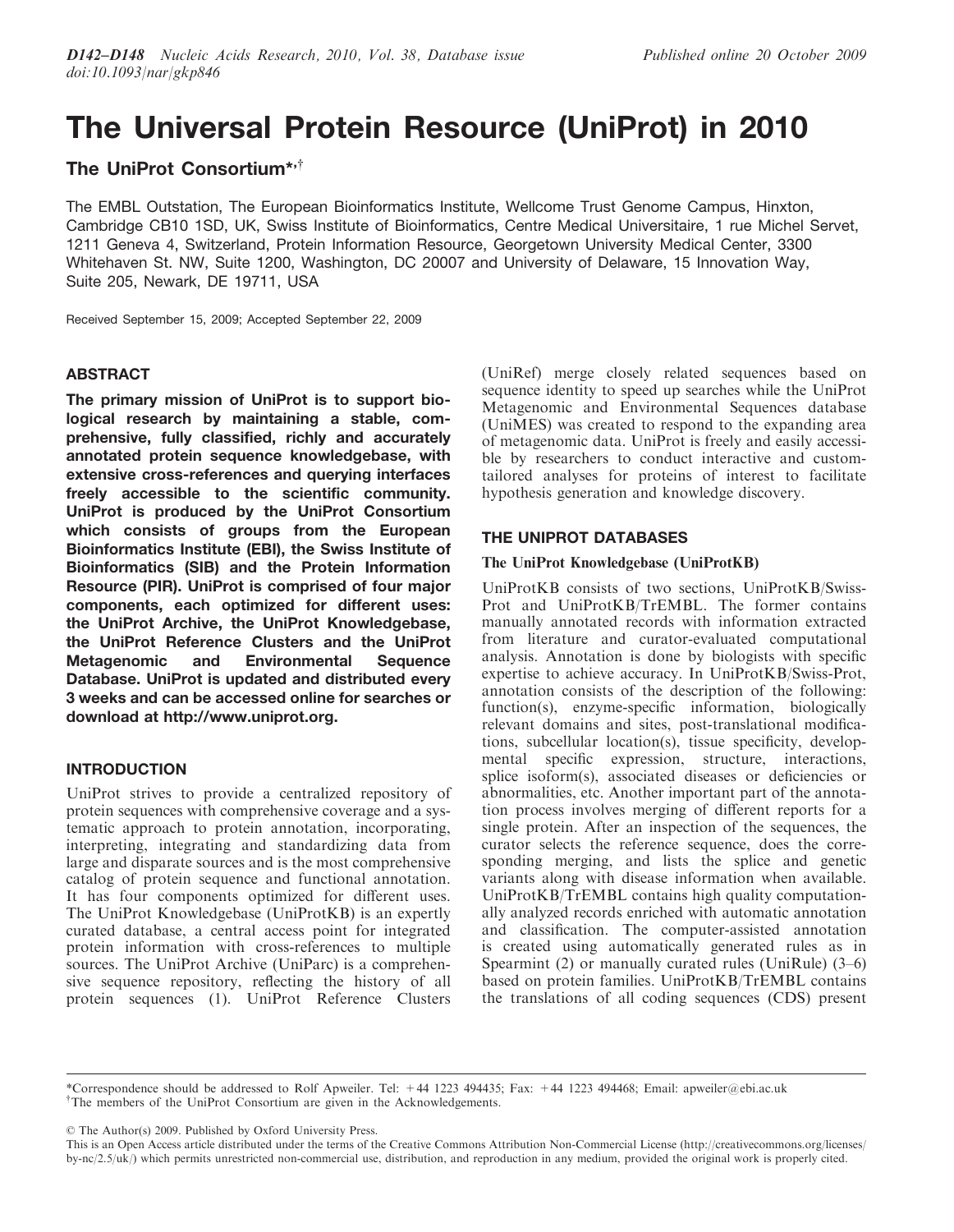in the EMBL/GenBank/DDBJ Nucleotide Sequence Databases (7) and sequences from TAIR Arabidopsis thaliana  $(8)$ , SGD  $(9)$  and Ensembl Homo sapiens  $(10)$ with some defined exclusions. Records are selected for full manual annotation and integration into UniProtKB/ Swiss-Prot according to defined annotation priorities.

## The UniProt Reference Clusters (UniRef)

UniRef provides clustered sets of all sequences from UniProtKB (including splice forms as separate entries) and selected records from UniParc to achieve complete coverage of sequence space at identity levels of 100, 90 and 50% while hiding redundant sequences (11). The UniRef clusters are generated in a hierarchical manner; the UniRef100 database combines identical sequences and sub-fragments into a single UniRef entry, UniRef90 is built from UniRef100 clusters and UniRef50 is built from UniRef90 clusters. Each individual member sequence can exist in only one UniRef cluster at each identity level and have only one parent or child cluster at another identity level. UniRef100, UniRef90 and UniRef50 yield database size reductions of  $\sim$ 11, 40 and 72%, respectively. Each cluster record contains source database, protein name and taxonomy information on each member sequence but is represented by a single selected representative protein sequence and name; the number of members and the lowest common taxonomy node are also included. UniRef100 is one of the most comprehensive non-redundant protein sequence datasets available. The reduced size of the UniRef90 and UniRef50 datasets provide faster sequence similarity searches and reduce the research bias in similarity searches by providing a more even sampling of sequence space. UniRef is used for a broad range of applications in the areas of automated genome annotation, family classification, systems biology, structural genomics, phylogenetic analysis and mass spectrometry.

### UniProt Archive (UniParc)

UniParc is the main sequence storehouse and is a comprehensive repository that reflects the history of all protein sequences (1). UniParc contains all new and revised protein sequences from all publicly available sources (http://www.uniprot.org/help/uniparc) to ensure that complete coverage is available at a single site. To avoid redundancy, all sequences 100% identical over the entire length are merged, regardless of source organism. New and updated sequences are loaded on a daily basis, cross-referenced to the source database accession number, and provided with a sequence version that increments upon changes to the underlying sequence. The basic information stored within each UniParc entry is the identifier, the sequence, cyclic redundancy check number, source database(s) with accession and version numbers, and a time stamp. If a UniParc entry lacks a cross-reference to a UniProtKB entry, the reason for its exclusion from UniProtKB is provided (e.g. pseudogene). In addition, each source database accession number is tagged with its status in that database, indicating if the sequence still exists or has been deleted in the source

database and cross-references to NCBI GI and TaxId if appropriate.

### The UniProt Metagenomic and Environmental Sequences database (UniMES)

The UniProt Knowledgebase contains entries with a known taxonomic source. However, the expanding area of metagenomic data has necessitated the creation of a separate database, the UniProt Metagenomic and Environmental Sequences database (UniMES). UniMES currently contains data from the Global Ocean Sampling Expedition (GOS) which predicts nearly 6 million proteins, primarily from oceanic microbes. By combining the predicted protein sequences with automatic classification by InterPro, the integrated resource for protein families, domains and functional sites, UniMES uniquely provides free access to the array of genomic information gathered from the sampling expeditions, enhanced by links to further analytical resources. UniMES is available on the ftp site in FASTA format along with a UniMES matches to InterPro methods file.

# MANUAL ANNOTATION IN UNIPROTKB

UniProtKB/Swiss-Prot contains manually annotated records with information extracted from literature and curator-evaluated computational analysis. Manual annotation consists of a critical review of experimentally proven or computer-predicted data about each protein, including the protein sequences. Records are continuously created and updated by an expert team of biologists.

The annotation activities of the UniProtKB/Swiss-Prot can be divided into two parts.

# Model organism-oriented annotation

UniProtKB/Swiss-Prot provides annotated entries for many species, but concentrates on the annotation of entries from model organisms of distinct taxonomic groups to ensure the presence of high quality annotation for representative members of all protein families:

- . Human and other mammals
- . Non-mammalian vertebrates: Xenopus, Zebrafish
	- . Bacteria and Archaea
- . Plants
- . Fungi
- . Viruses
- . Toxins
- Dictyostelium
- . Arthropods: Drosophila, mosquito
- . C. elegans and C. briggsae

### Transversal annotation

Transversal annotation focuses on issues common to all organisms, such as post-translational modifications (PTMs), structural information and protein–protein interactions.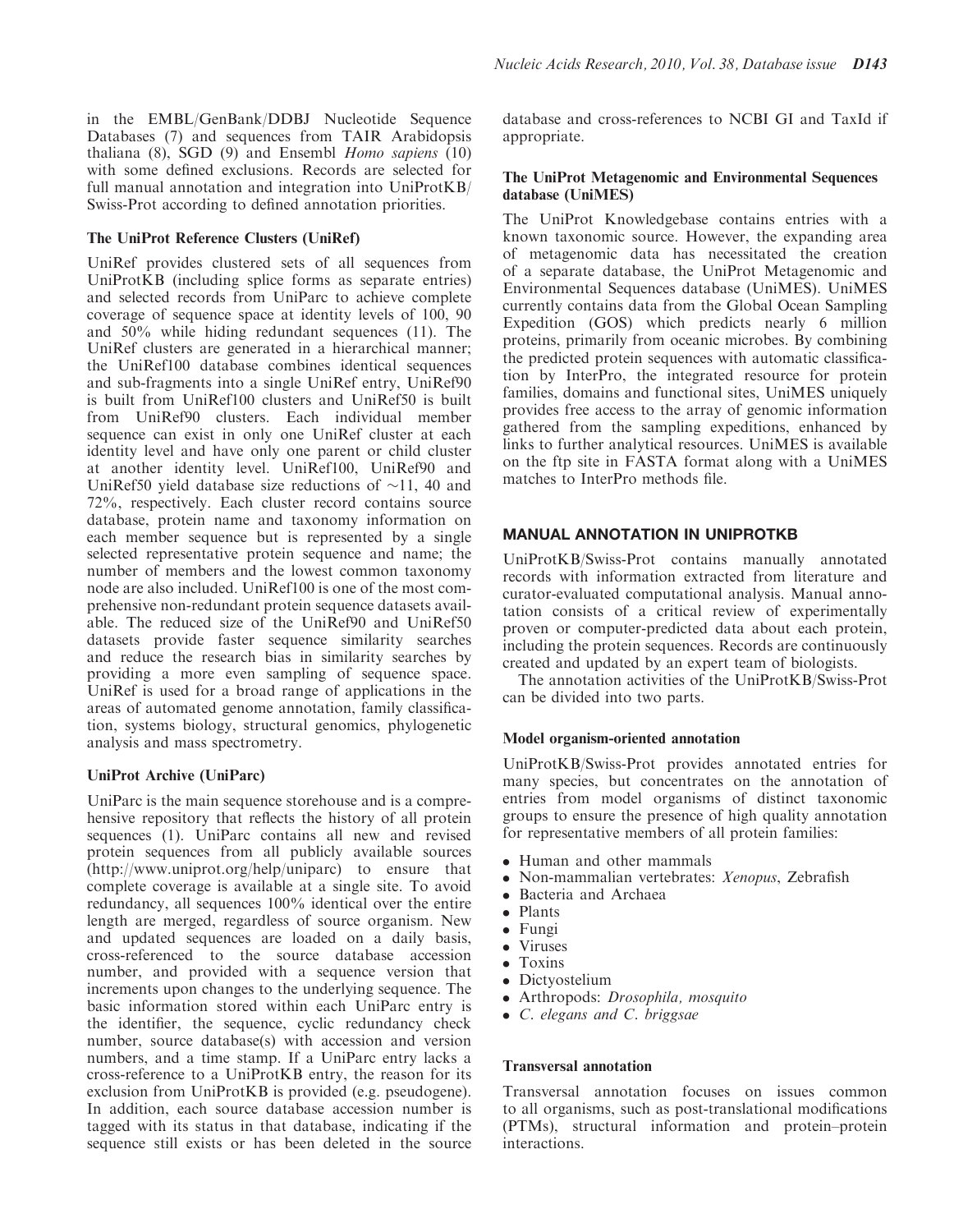For more information on UniProt's annotation programs, please see http://www.uniprot.org/help/ projects.

## PROGRESS REPORT

#### UniProtKB annotation

Revisiting the human proteome. Following the publication in UniProt release 14.1 of the first draft of the complete human proteome, an intensive review and update of the 20 325 records was initiated. Our main objectives are to increase the depth and quality of human protein annotation and to continue to update and correct all associated protein sequences.

As part of the review process, we are using information extraction tools such as the STRING database (12) to identify UniProt entries which are candidates for re-annotation. STRING is a meta-database that integrates and assigns reliability scores to information on functional protein interactions and as such provides a useful first pass filter for re-annotation prioritization. Propagation of the annotation from well-characterized orthologs in closely related species (e.g. Mus musculus) to an uncharacterized human protein is another approach used. Sequence update and review includes the merging of previously undescribed splice isoforms and polymorphisms and the correction or removal of erroneous sequences by comparison to the reference human genome. We also continue to create records for newly discovered protein sequences and to delete spurious records which may correspond to pseudogenes or cloning artifacts. UniProt recently joined the Consensus CDS (CCDS) project (13), a collaborative effort to identify a core set of consistently annotated and high quality human and mouse protein-coding regions. The long-term goal is to support convergence towards a standard set of gene and protein annotations. To date, UniProt has investigated 700 records in close collaboration with the RefSeq annotation group at the NCBI and the HAVANA team at the WTSI. UniProtKB/Swiss-Prot release 57.6 contains 20 330 human proteome entries. More than one third of these contain additional sequences representing isoforms generated by alternative splicing, alternative promoter usage and/or alternative translation initiation, resulting in close to 34 000 human protein sequences. Approximately 58 000 single amino acid polymorphisms (SAPs), mostly disease-linked, are also described as well as 69 000 PTMs. This release of UniProtKB/Swiss-Prot also includes over 80 000 vertebrate proteins including 16 163 mouse proteins.

Complete Schizosaccharomyces pombe proteome in UniProtKB/Swiss-Prot. The annotation effort towards proteins from model organisms recently led to the integration into UniProtKB/Swiss-Prot of the complete set of proteins encoded by S. pombe, the sixth eukaryotic organism to be completely sequenced (14). It is the third eukaryotic complete proteome (after S. cerevisiae and human) to be integrated in UniProtKB/Swiss-Prot. Since UniProt release 15.4, users can access 4958

sequence-verified, manually curated protein entries, including a link to GeneDB\_Spombe, the fission yeast community database. The S. pombe proteome set will not be a static one but will be revisited and updated as science progresses in this field.

The availability of the complete set of both S. cerevisiae and S. pombe proteins and the phylogenetic position of these two species in the fungal tree of life will aid in the identification and annotation of orthologous proteins in many other organisms.

Viral protein annotation program (VPAP). Started in 2004, the viral protein annotation program seeks to provide a detailed review on viral proteins from a representative subset of strains for each virus. For this purpose, we focused on the NCBI Reference Sequences (RefSeq) listed strains, which have the benefit of being both fully sequenced and representative.

UniProtKB/Swiss-Prot release 57.6 contains 14 233 annotated viral entries. Viral entries are created or updated to describe the protein's functionality and characteristics, such as 3D structure, functional domains, localization in the host cell, or post-translational modifications. The annotation also includes data concerning the infectious cycle or interactions with the host proteins (e.g. intracellular machinery, host cell immunity, host entry receptors), as well as a precise description of the host organism, often leading to taxonomy updates. In order to have the most up-to-date annotation, we frequently collaborate with virologists. Special emphasis is put on viruses of public health importance, especially those that are causative agents of human epidemics. As a result, we have fully annotated proteins from HIV, influenza, SARS, hepatitis A, hepatitis C, hepatitis E, Ebolavirus, caliciviruses, Chikungunya virus, Dengue virus, lyssaviruses and Rubella virus. In 2009, we completed the annotation of rotaviruses, Epstein-Barr virus, Varicella-zoster virus and Herpes simplex virus and have added a set of representative strains of the H1N1 swine flu 2009 outbreak.

Dictyostelium annotation program. UniProt and dictyBase, the model organism database (MOD) for Dictyostelium discoideum, have established a collaboration to improve data sharing. This collaboration, started in 2008, took a major step forward with a jointly organized annotation marathon. The 1-week marathon led to the annotation into UniProtKB/Swiss-Prot of more than 1000 *D. discoideum* proteins, plus the updating of a large number of gene symbols, protein names and gene models (15). This collaboration continues in a new annotation program that was established at the end of 2008. The program's main priority is to annotate D. discoideum proteins that have been characterized or whose gene models have been manually verified by dictyBase. It will also include work on gene symbols, protein names and gene model updates.

Integration with other databases. Integration between the three types of sequence-related databases (nucleic acid sequences, protein sequences and protein tertiary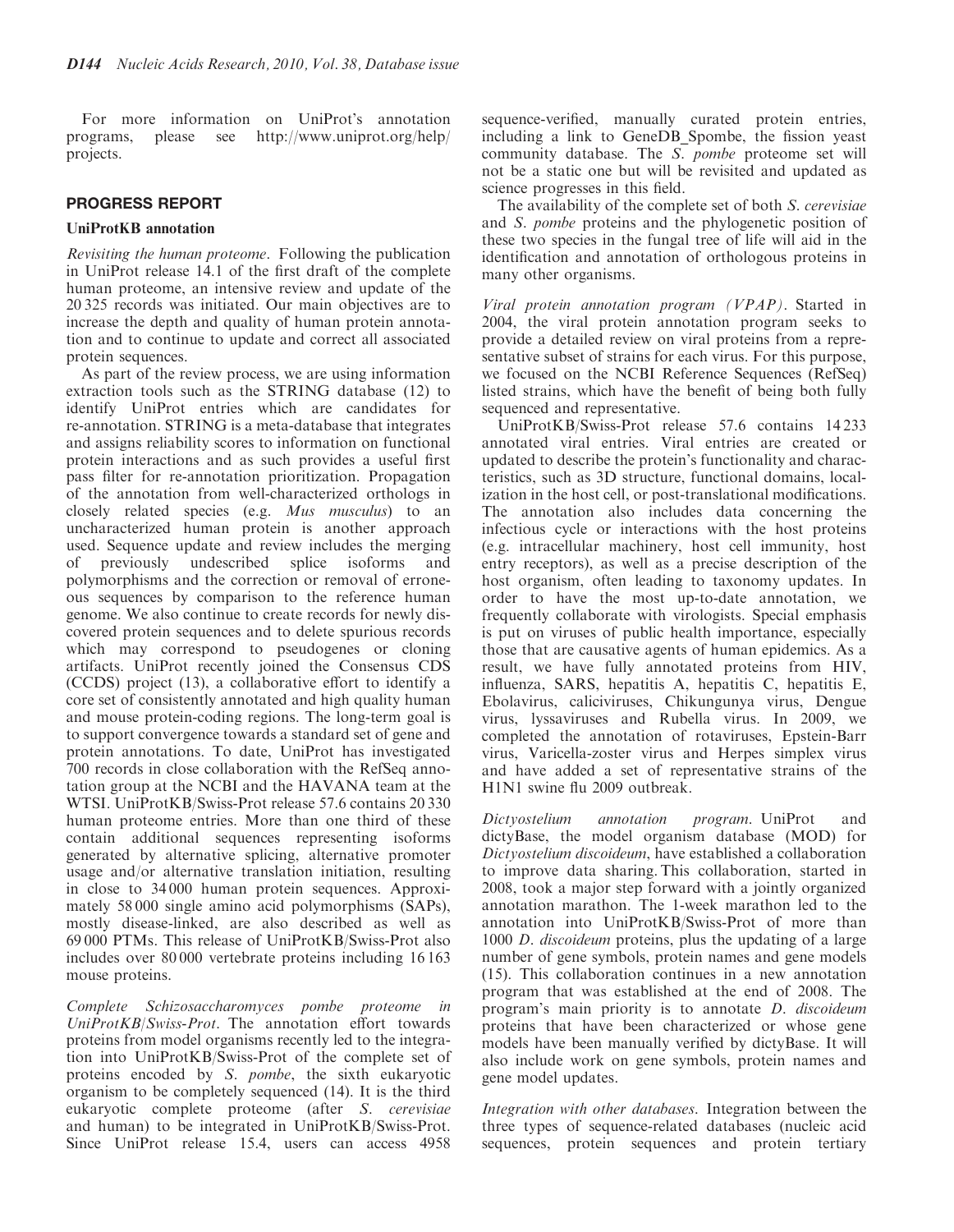structures) as well as with specialized data collections is important to our users. UniProtKB is currently crossreferenced with more than 10 million links to 114 different databases with regular update cycles. Table 1 lists the 17 new and diverse databases added in the past year. Database cross-references are stored in the DR (Database Reference) lines and allow access to related information in other databases. This extensive network of cross-references allows UniProt to act as a focal point of biomolecular database interconnectivity. All cross-referenced databases are documented at http://www.uniprot.org/docs/dbxref and if appropriate are included in the UniProt ID mapping tool at http://www.uniprot.org/help/mapping with the file for download at ftp://ftp.uniprot.org/pub/databases/uniprot/ current\_release/knowledgebase/idmapping.

| Database name             | Database information                                                    |
|---------------------------|-------------------------------------------------------------------------|
| Bgee                      | dataBase for Gene Expression Evolution                                  |
| <b>CTD</b>                | Comparative Toxicogenomics Database                                     |
| CAZv                      | Carbohydrate-Active enzymes                                             |
| GeneCards                 | GeneCards: human genes, protein and diseases                            |
| <b>IPI</b>                | International Protein Index                                             |
| <b>Next Bio</b>           | NextBio gene-centric data for human, mouse,<br>rat, fly, worm and yeast |
| <b>OMA</b>                | Identification of Orthologs from<br>Complete Genome Data                |
| Pathway<br>Interaction DB | NCI-Nature Pathway Interaction Database                                 |
| PMAP CutDB                | CutDB - Proteolytic event database                                      |
| <b>PRIDE</b>              | PRoteomics IDEntifications database                                     |
| <b>STRING</b>             | STRING: functional protein association<br>networks                      |
| <b>TCDB</b>               | <b>Transport Classification Database</b>                                |
| UCSC                      | University of California Santa Cruz<br>Genome Browser                   |
| XenBase                   | Xenopus laevis and tropicalis biology<br>and genomics resource          |

#### Controlled vocabularies

Controlled vocabularies (CVs) (http://www.uniprot .org/docs/#vocabulary) are used to describe various UniProt annotation items such as keywords, plasmids or subcellular locations.

Plastid annotation controlled vocabulary. In the OG (OrGanelle) line (Encoded on subsection of the 'Names and origin' section, (http://www.uniprot.org/manual/ encoded on), six general terms for plastids are used:

- . 'Chloroplast' indicates the organism is photosynthetic.
- . 'Non-photosynthetic plastid' is used when the organism is from a photosynthetic lineage but genetically unable to photosynthesize, as happens with some parasitic plants (Epifagus virginiana, Aneura mirabilis), a parastic 'green' algae (Helicosporidium sp. Subsp. Simulium jonesii) and a euglenoid (Astasia longa).
- . 'Cyanelle' is used for the plastid of the glaucophyte algae. It has the remnants of a cell wall between its surrounding membranes.
- . 'Apicoplast' is used for plastids from the nonphotosynthetic Apicocomplexan parasites such as Plasmodium, Toxoplasma and Eimeria which cause

malaria, toxoplasmosis and coccidian diseases respectively. Although the plastid remnant has a reduced coding capacity, it is essential for cell survival and as such is interesting as a drug target.

- . 'Organellar chromatophore' is used for the plastid of the thecate amoeba Paulinella chromatophora, which has a very large endosymbiont genome (1.0 Mb, encoding almost 900 proteins).
- . 'Plastid' (without any qualifier) is used for some parasitic plants (mostly from the genus Cuscuta) which may be briefly photosynthetic when very young.

Structuring of the metabolic pathway topic using UniPathway. The metabolism of living organisms can be understood as a network of biochemical reactions, generally catalyzed by enzymes. Dealing with this network as a whole is a complex task and a classical approach is to divide it into more manageable segments, called pathways. How this approach is applied is always somewhat arbitrary and depends upon the final usage of the data. Usually, a first level of segmentation is achieved on the basis of biological criteria. For instance, divisions could be achieved by considering the sub-network of all reactions involved in amino-acid biosynthesis or, more specifically, in L-lysine biosynthesis only, or even more specifically, in L-lysine biosynthesis via the AAA pathway. This results in a series of coarse- to finegrained divisions (the coarsest is called a 'super-pathway').

We have followed this classical approach in the UniPathway project (a collaborative project with the INRIA and the LECA), and have, whenever possible, further refined this first-level segmentation to a secondlevel one, in order to split the pathways into linear segments (i.e. sub-networks without branches) called 'sub-pathways'. Such a fine-grained segmentation allows representation of pathway variants. Indeed, depending on the organism (or set of organisms), the chemical route from one compound to another can be performed in different ways. It is important to represent these variations within the same pathway since UniProtKB covers a large number of species. In addition, it offers a convenient way to label the enzymatic reactions that constitute a metabolic pathway by their relative position ('step') in the sub-pathway.

The role of a protein in metabolism is described in the 'Pathway' subsection of the 'General annotation (Comments)' section. The syntax is 'super-pathway; pathway; sub-pathway: step n/m'

### Examples:

P49367: S. cerevisiae homoacotinase (EC 4.2.1.36) catalyzes the second step of the sub-pathway L-a-aminoadipate from 2-oxoglutarate (transformation of 2-oxoglutarate into  $L-\alpha$ -aminoadipate through 4 enzymatic reactions), a component of the L-lysine biosynthesis via AAA pathway

- CC -!- PATHWAY: Amino-acid biosynthesis; L-lysine biosynthesis via AAA
- CC pathway; L-alpha-aminoadipate from 2-oxoglutarate: step 2/4.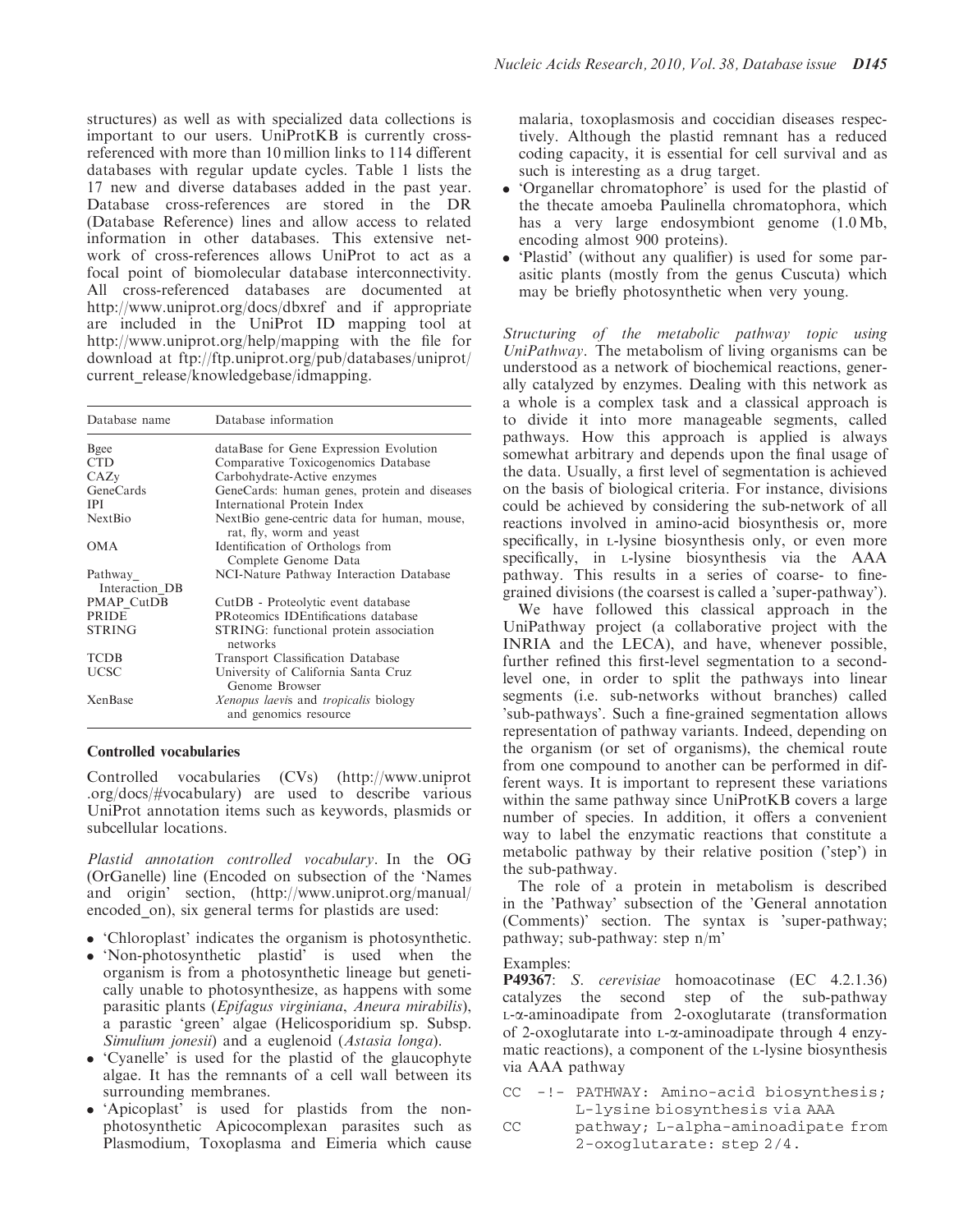Q980X0: S. solfataricus acetylglutamate/acetylaminoadipate kinase (EC 2.7.2.8 & EC 2.7.2.-) catalyzes two reactions involved in two independent pathways.

|        |                                   | CC -!- PATHWAY: Amino-acid biosynthesis; |  |  |  |
|--------|-----------------------------------|------------------------------------------|--|--|--|
|        | L-arginine biosynthesis; $N(2)$ - |                                          |  |  |  |
| $\cap$ |                                   |                                          |  |  |  |

- CC acetyl-L-ornithine from Lglutamate: step 2/4.
- CC -!- PATHWAY: Amino-acid biosynthesis; L-lysine biosynthesis via AAA
- CC pathway; L-lysine from L-alphaaminoadipate (Thermus route): step  $CC$   $2/5$ .

The UniProt web site supplies direct links to UniPathway (http://www.grenoble.prabi.fr/obiwarehouse /unipathway), which provides more detailed information on pathways, sub-pathways and biochemical reactions. By making use of UniProtKB/Swiss-Prot richness, UniPathway is able to offer several perspectives to understand metabolism: a protein perspective, a genomic perspective and a taxonomic perspective. The chemical perspective is based on KEGG LIGAND compounds and reactions with the kind permission of the Kanehisa Laboratory (16).

UniProtKB/Swiss-Prot release 57.6 contains more than  $105000$  distinct proteins ( $\sim$ 155000 PATHWAY annotations) annotated with the UniPathway controlled vocabulary.

Enzyme nomenclature in UniProt. EC numbers are used to describe enzyme reactions and are based on the recommendations of the Nomenclature Committee of the International Union of Biochemistry and Molecular Biology (IUBMB). Unfortunately, not all known enzyme reactions have an EC number assigned yet. Until recently, these reactions were assigned so-called partial EC numbers where part of the numbers were replaced by dashes (e.g. EC 3.4.24.-). Partial EC numbers were used whenever the catalytic activity of the protein was not known exactly, or when the protein catalyzes a reaction which is known but not yet included in the IUBMB EC list. To distinguish between these two meanings, we have started to use the letter 'n' with a serial number instead of a dash '-'for enzymes with known catalytic activities. The serial numbers are included to ensure that each preliminary EC number is unique.

#### Examples:

The catalytic activity of the protein is not known exactly: Q9VAC5: DE ADAM 17-like protease precursor (EC 3.4.24.-).

The catalytic reaction is known, but not yet included in the IUBMB's EC list:

Q01468: DE 4-oxalocrotonate tautomerase (EC 5.3.2.n1)  $(4-OT)$ .

Preliminary EC numbers are used in UniProtKB/Swiss-Prot and are also included in the ENZYME database. They are thus available through same channels as the ENZYME database, i.e. the ENZYME site (http://www .expasy.org/enzyme/) and from our ftp server.

#### UniProtKB additional protein bibliography information

UniProt strives to provide comprehensive literature citations on which UniProtKB protein annotations are based. Currently, there are  $\sim$ 228000 distinct PubMed citations associated with  $\sim$ 4.2 million UniProtKB sequences and 67% of these citations are in UniProtKB/ Swiss-Prot. Databases such as Entrez Gene and MODs (e.g. dictyBase, SGD, and MGI) also provide curated literature information, which reflect their priorities and focus. We have now integrated literature annotations from 11 external gene or protein databases, including GeneRIF of Entrez Gene (http://www.ncbi.nlm.nih .gov/projects/GeneRif), PDB (http://www.rcsb.org/pdb) and 9 MODs: SGD (http://www.yeastgenome.org), MGI (http://www.informatics.jax.org), GAD (geneticassociationdn.nih.gov), dictyBase (http://www.dictybase.org), ZFIN (http://www.zfin.org), WormBase (http://www .wormbase.org), TAIR (http://www.arabidopsis.org), RGD (rgd.mcw.edu) and FlyBase (http://www.flybase .org). These 11 external sources contribute  $\sim$ 350 000 unique PubMed citations not yet annotated in UniProtKB, covering  $\sim$ 188 000 UniProtKB entries. The additional bibliography is directly linked from the protein entry view on the UniProt website. We continue to identify more sources of bibliography information to enhance the UniProtKB bibliography and to allow scientific users to better explore the existing knowledge on their proteins of interest.

### DATABASE ACCESS AND FEEDBACK

The http://www.uniprot.org website [17] is the primary access point to our data and documentation and to tools such as full text and field-based text search, sequence similarity search, multiple sequence alignment, batch retrieval and database identifier mapping. These tools can be accessed directly through a tool bar that appears at the top of every page. Most data (including documentation and help) can be searched through the full text search, which allows searches requiring no prior knowledge of our data or search syntax. Results are sorted by relevance and, where possible, suggestions are provided to help refine searches that yield too many or no results. The field-based text search supports more complex queries. These can be built iteratively with the tool bar's query builder or entered manually in the query field, which can be faster and more powerful (http://www.uniprot .org/help/text-search). Searching with ontology terms is assisted by auto-completion, and we also provide the possibility of using ontologies to browse search results. Viewing of result sets, as well as database entries, is configurable. The site has a simple and consistent URL scheme and all searches can be bookmarked to be repeated at a later time. The home page features a site-tour as a quick introduction for novice users. In response to user requests for various downloadable data sets (e.g. all reviewed human entries in FASTA format), we have removed all download limits to allow this functionality by directly querying the website. However, large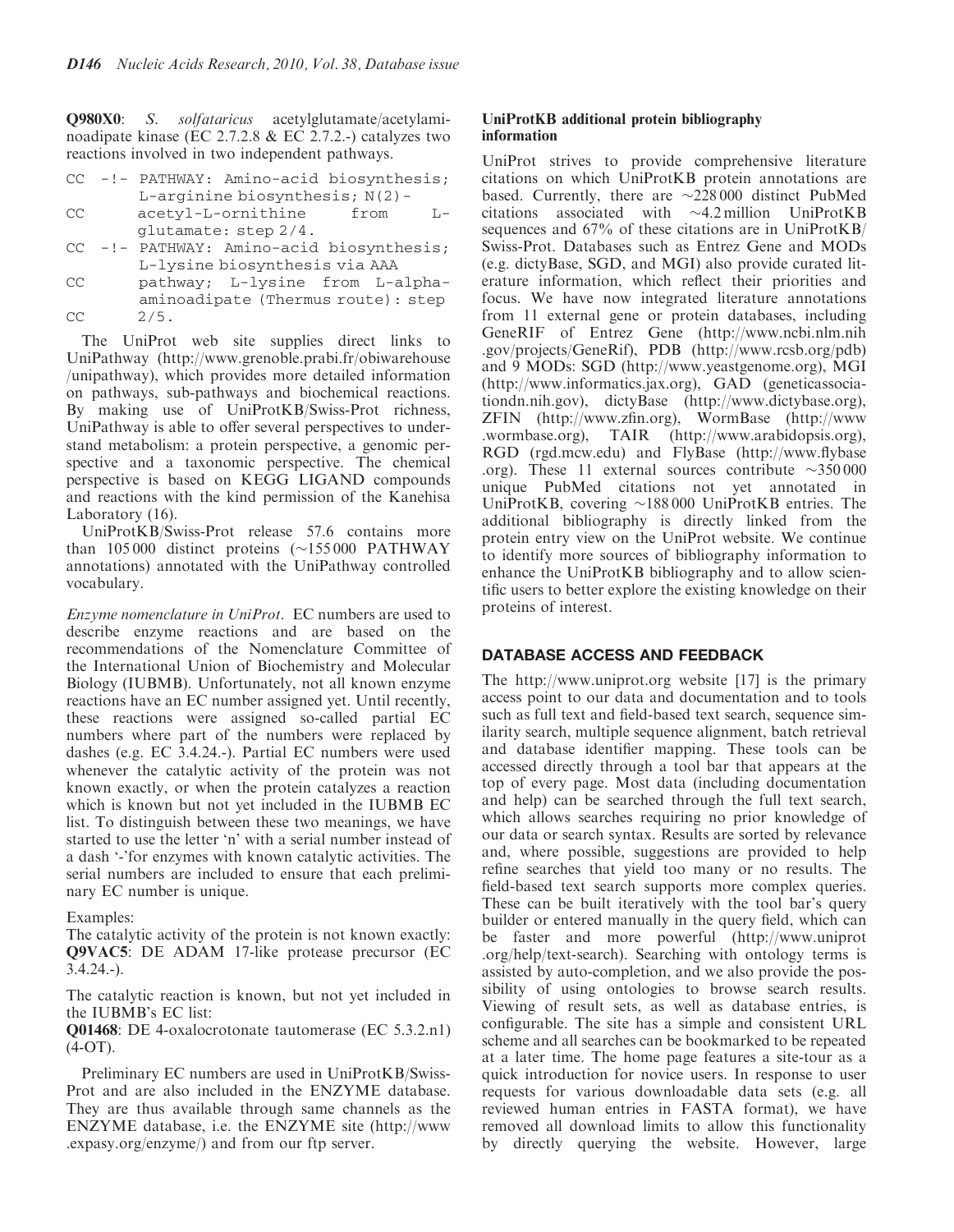downloads are given low priority in order to ensure that they do not interfere with interactive queries, and they can therefore be slow compared to downloads from the UniProt FTP server. We therefore recommend downloading complete datasets from ftp.uniprot.org/ pub/databases. The website offers various download formats which depend on the chosen dataset (e.g. plain text, XML, RDF, FASTA, GFF for UniProtKB). The columns of result tables can be configured for customized downloads in tab-delimited or Excel format. All data is available in RDF (http://www.w3.org/RDF/), a W3C standard for publishing data on the Semantic Web. All search results can be retrieved as RSS feeds for integration with external tools such as news feed readers or Yahoo Pipes. Programmatic access to data and search results is possible via simple HTTP (REST) requests (http://www.uniprot.org/help/technical). Java applications can also make use of our Java API (UniProtJAPI) (18).

We are constantly trying to improve our databases and services in terms of accuracy and representation and hence, consider your feedback extremely valuable. Please contact us if you have any questions via http://www.uniprot.org/contact or email us directly at help@uniprot.org. The page http://www.uniprot.org/ help/submissions provides information about data submissions and updates. You can also subscribe to e-mail alerts (http://www.uniprot.org/help/alerts) for the latest information on UniProt databases. Extensive documentation on how to best use our resource is available at http://www.uniprot.org/help/. UniProt is freely available for both commercial and non-commercial use. Please see http://www.uniprot.org/help/license for details. New releases are published every 3 weeks except for UniMES, which is updated only when the underlying source data are updated. Statistics are available with each release at http://www.uniprot.org.

### ACKNOWLEDGEMENTS

UniProt has been prepared by: Rolf Apweiler, Maria Jesus Martin, Claire O'Donovan, Michele Magrane, Yasmin Alam-Faruque, Ricardo Antunes, Daniel Barrell, Benoit Bely, Mark Bingley, David Binns, Lawrence Bower, Paul Browne, Wei Mun Chan, Emily Dimmer, Ruth Eberhardt, Alexander Fedotov, Rebecca Foulger, John Garavelli, Rachael Huntley, Julius Jacobsen, Michael Kleen, Kati Laiho, Rasko Leinonen, Duncan Legge, Quan Lin, Wudong Liu, Jie Luo, Sandra Orchard, Samuel Patient, Diego Poggioli, Manuela Pruess, Matt Corbett, Giuseppe di Martino, Mike Donnelly and Pieter van Rensburg at the European Bioinformatics Institute (EBI); Amos Bairoch, Lydie Bougueleret, Ioannis Xenarios, Severine Altairac, Andrea Auchincloss, Ghislaine Argoud-Puy, Kristian Axelsen, Delphine Baratin, Marie-Claude Blatter, Brigitte Boeckmann, Jerven Bolleman, Laurent Bollondi, Emmanuel Boutet, Silvia Braconi Quintaje, Lionel Breuza, Alan Bridge, Edouard deCastro, Luciane Ciapina, Danielle Coral, Elisabeth Coudert, Isabelle Cusin, Gwennaelle Delbard, Mikael Doche, Dolnide

Dornevil, Paula Duek Roggli, Severine Duvaud, Anne Estreicher, Livia Famiglietti, Marc Feuermann, Sebastien Gehant, Nathalie Farriol-Mathis, Serenella Ferro, Elisabeth Gasteiger, Alain Gateau, Vivienne Gerritsen, Arnaud Gos, Nadine Gruaz-Gumowski, Ursula Hinz, Chantal Hulo, Nicolas Hulo, Janet James, Silvia Jimenez, Florence Jungo, Thomas Kappler, Guillaume Keller, Corinne Lachaize, Lydie Lane-Guermonprez, Petra Langendijk-Genevaux, Vicente Lara, Philippe Lemercier, Damien Lieberherr, Tania de Oliveira Lima, Veronique Mangold, Xavier Martin, Patrick Masson, Madelaine Moinat, Anne Morgat, Anais Mottaz, Salvo Paesano, Ivo Pedruzzi, Sandrine Pilbout, Violaine Pillet, Sylvain Poux, Monica Pozzato, Nicole Redaschi, Catherine Rivoire, Bernd Roechert, Michel Schneider, Christian Sigrist, Karin Sonesson, Sylvie Staehli, Eleanor Stanley, Andre Stutz, Shyamala Sundaram, Michael Tognolli, Laure Verbregue, Anne-Lise Veuthey, Lina Yip and Luiz Zuletta at the Swiss Institute of Bioinformatics (SIB) and the Biochemistry and Structural Biology Department of the University of Geneva; Cathy Wu, Cecilia Arighi, Leslie Arminski, Winona Barker, Chuming Chen, Yongxing Chen, Zhang-Zhi Hu, Hongzhan Huang, Raja Mazumder, Peter McGarvey, Darren A. Natale, Jules Nchoutmboube, Natalia Petrova, Nisha Subramanian, Baris E. Suzek, Uzoamaka Ugochukwu, Sona Vasudevan, C. R. Vinayaka, Lai Su Yeh and Jian Zhang at the Protein Information Resource (PIR).

# FUNDING

UniProt is mainly supported by Award Number U01HG02712 from the National Human Genome Research Institute. The content is solely the responsibility of the authors and does not necessarily represent the official views of the National Human Genome Research Institute or the National Institutes of Health (NIH). Additional support for the EBI's involvement in UniProt comes from the European Commission contract SLING grant (226073) and from the NIH grant (2P41HG02273-07). UniProtKB/Swiss-Prot activities at the SIB are supported in addition from the Swiss Federal Government through the Federal Office of Education and Science and from the European Commission contract SLING (226073). PIR activities are also supported by the NIH grants and contracts on HHSN266200400061C, NCI-caBIG and 5R01GM080646-04 and the Department of Defense grant W81XWH0720112. Funding for open access charge: European Bioinformatics Institute.

Conflict of interest statement. None declared.

### **REFERENCES**

- 1. Leinonen,R., Diez,F.G., Binns,D., Fleischmann,W., Lopez,R. and Apweiler,R. (2009) UniProt archive. Bioinformatics, 20, 3236–3237.
- 2. Wieser,D., Kretschmann,E. and Apweiler,R. (2004) Filtering erroneous protein annotation. Bioinformatics, 20, i342–i347.
- 3. Gattiker,A., Michoud,K., Rivoire,C., Auchincloss,A.H., Coudert,E., Lima,T., Kersey,P., Pagni,M., Sigrist,C.J., Lachaize,C.